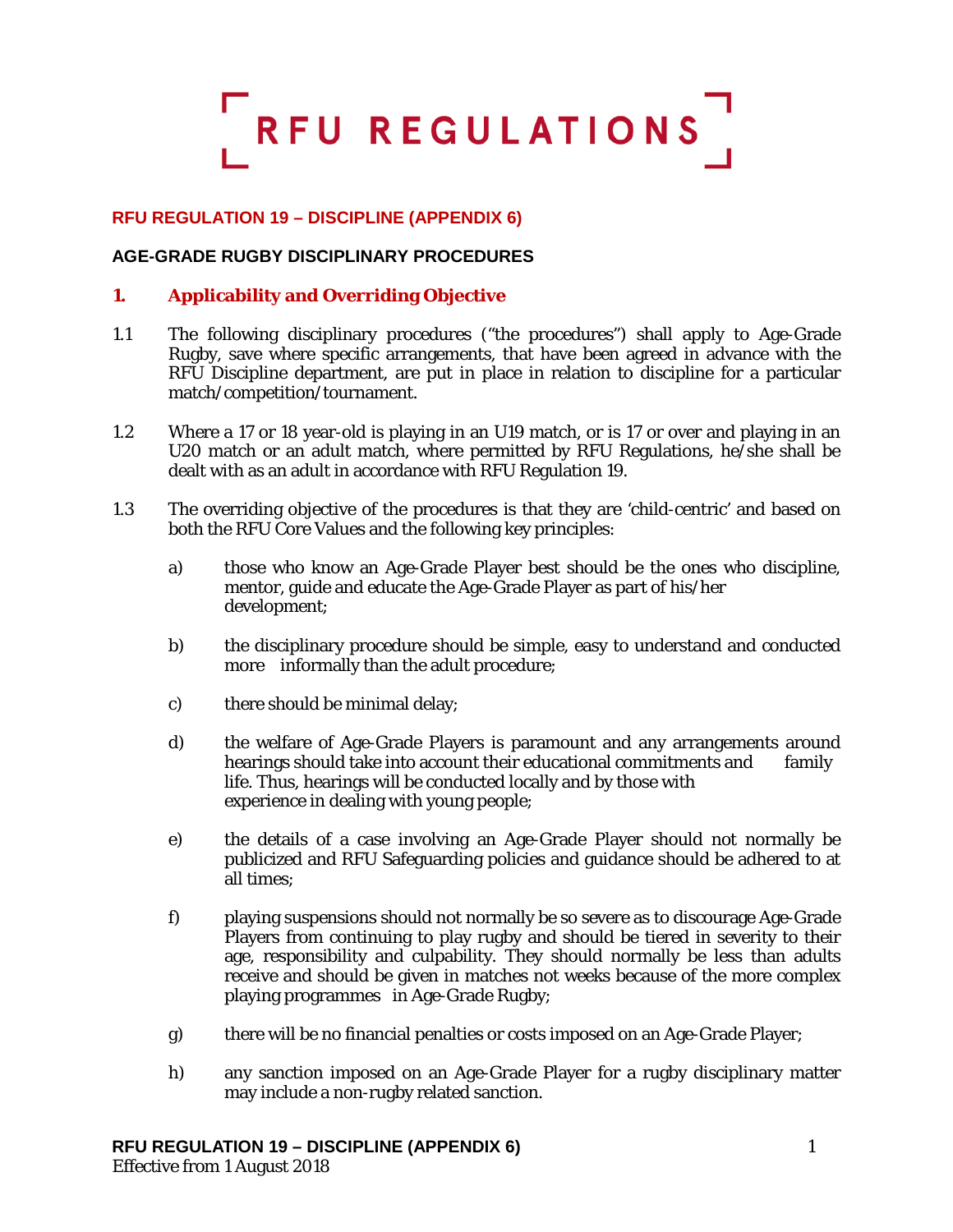- 1.4 Each Constituent Body shall appoint a CBYDS, who shall be someone with experience in dealing with youth matters. Advice and assistance in Age-Grade Rugby disciplinary matters shall be available to a school, college or Club from the CBYDS.
- 1.5 The RFU shall appoint a NAGDS, who shall be someone with experience in dealing with youth matters. Advice and assistance in Age-Grade Rugby disciplinary matters shall be available to a CBYDS, Club, college or school from the NAGDS.
- 1.6 The RFU Head of Discipline has the power to deal with any case or to direct how a case is to be dealt with.
- 1.7 All disciplinary hearings shall be conducted in accordance with the framework set out in RFU Regulation 19, adapted as appropriate to meet the needs of the Age-Grade Player as per the key principles set out in paragraph 1.3.

## **2. Discipline in Schools and Colleges**

2.1 Age-Grade Rugby disciplinary issues in schools and colleges shall be dealt with by head teachers and principals respectively (or by a person(s) with delegated authority) as per the school or college's internal disciplinary process and in accordance with these procedures and the sanctions table. Any school or college may seek additional advice from the ERFSU DS.

#### **3. Discipline in Clubs**

#### **a) U12 and below**

3.1 Any rugby disciplinary matter arising in an U12 match and below in a Club shall be dealt with in person by the Age-Grade Player's coach.

#### **b) U13 to U18**

- 3.2 Any rugby disciplinary matter arising in an U13 to U18 match in a Club shall be dealt with by the Club disciplinary officer or panel (of no more than three persons), with experience in dealing with young people in accordance with these procedures and the sanctions table.
- 3.3 Cases covered by RFU Regulation 19.1.14(f) (serious injury), 19.1.14(g) (cases under police investigation), 19.1.14(h) (racial abuse cases) shall be referred to the NAGDS who shall determine whether the Club, the CB or the RFU (if agreed by the RFU Head of Discipline) should deal with the matter.

## **4. Representative, County and Divisional Teams**

4.1 Disciplinary matters involving an Age-Grade Player of a Representative Team shall be dealt with by an RFU Judicial Officer or by an RFU Disciplinary Panel, with experience in dealing with young people.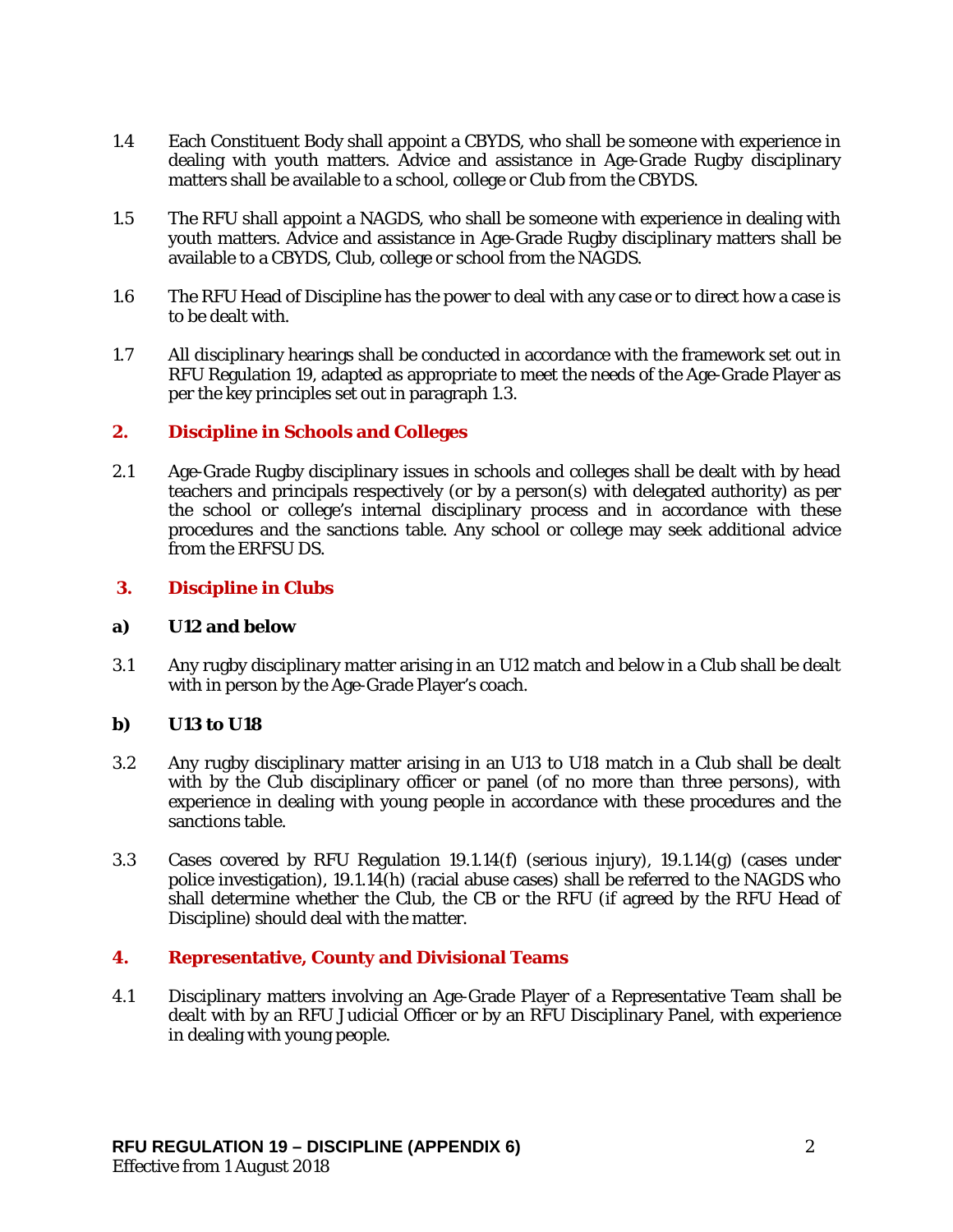- 4.2 Where an Age-Grade Player of a visiting Representative Team is ordered-off the playing enclosure, the Referee shall provide a report to the RFU Head of Discipline, who shall send it to the Age-Grade Player's home Union to be dealt with.
- 4.3 Those Age-Grade Players representing their County or playing in Divisional matches shall have any disciplinary matter dealt with by their CB, unless the CBYDS determines that the Age-Grade Player's Club would be best placed to deal with the matter, having consulted with the NAGDS.

# **5. Cross-Border Fixtures and Tours – Schools, Colleges and Clubs**

- 5.1 Where a visiting Age-Grade Player is ordered-off the playing enclosure, the Referee shall provide a report to the CBYDS (where the match was played), who shall send it to the visiting Age-Grade Player's school, college or Club to be dealt with.
- 5.2 If an Age-Grade Player is ordered-off the playing enclosure whilst playing in a crossborder fixture or tour-match, then the matter shall be dealt with by the Age-Grade Player's head teacher, principal or Club disciplinary officer/panel or by a person(s) with delegated authority, in accordance with paragraphs 2 and 3 of these procedures.

# **6 Tournaments, Festivals, and Competitions**

6.1 If an Age-Grade Player is ordered-off in a tournament, festival or competition the matter shall be dealt with as soon as possible (and in any event before the Age-Grade Player's next match) by his/her coach. The Age-Grade Player will be provisionally suspended until his/her case has been dealt with in accordance with paragraph 10.1.

## **7. Reporting**

- 7.1 In all cases where the Referee has ordered-off an Age-Grade Player the Referee shall as soon as practicable, and in any event within 24 hours of the end of the match, provide a copy of his/her report to the Age-Grade Player's coach, Club, head teacher or principal as appropriate.
- 7.2 Any rugby disciplinary incident that arises in a School, College or Club match shall be reported to the CBYDS within 48 hours by the school, college, Club disciplinary officer or person(s) with delegated authority.
- 7.3 Thereafter, any finding and/or sanction imposed in relation to the disciplinary incident shall be reported to the CBYDS within 48 hours in accordance with paragraph 7.2.
- 7.4 The CBYDS or the ERFRU Discipline Secretary or the RFU Head of Discipline shall have the power to review any finding and/or sanction imposed by a Club, College or School or coach and, if he/she is of the view that the finding and/or sanction imposed was unreasonable in all the circumstances, may refer the matter to the NAGDS for consideration. The NAGDS may direct that the school, college or club review the matter and report back to the NAGDS, who, if it is still necessary may convene a suitably qualified disciplinary panel to deal with the matter and it may vary the sanction imposed if considered appropriate to do so.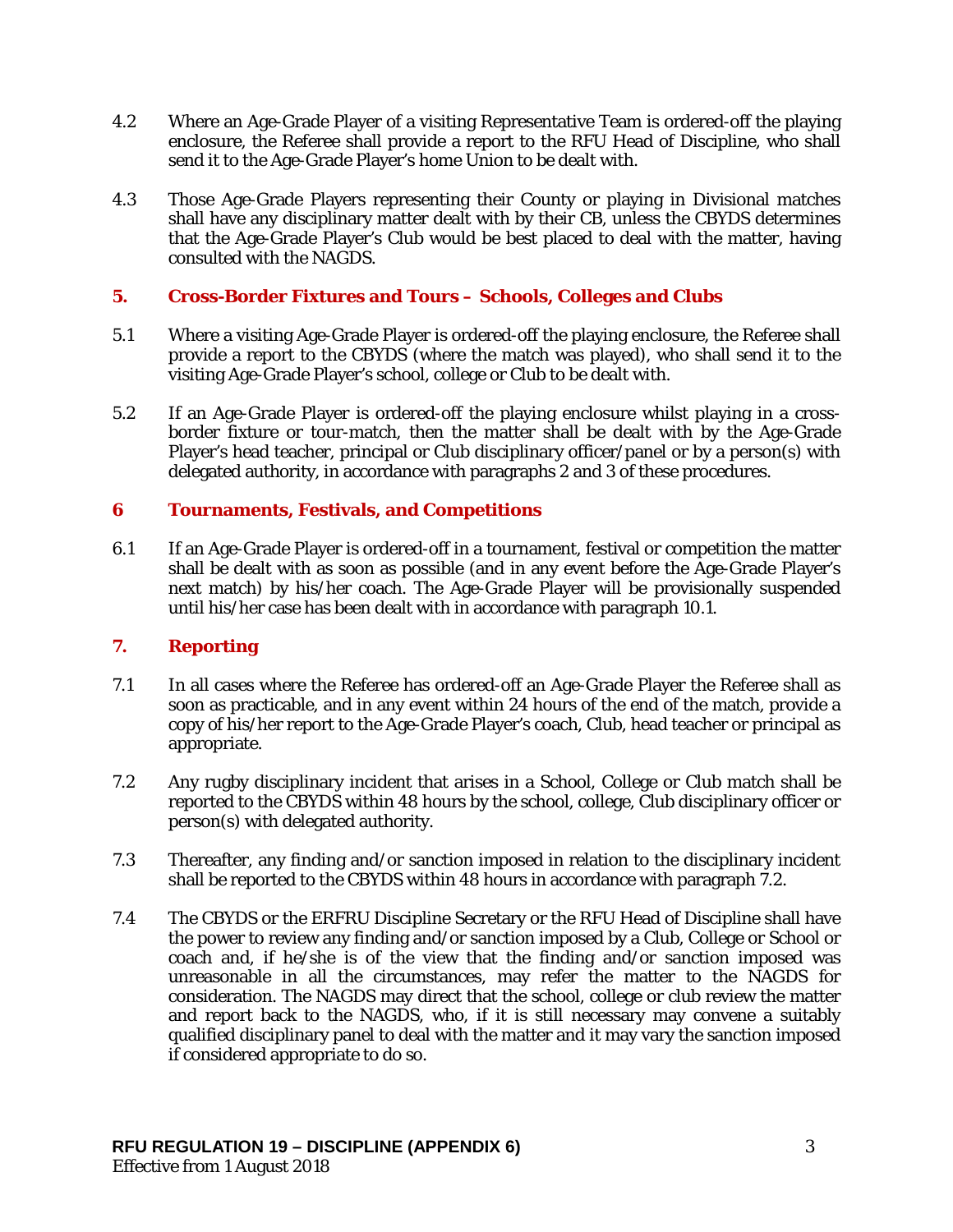### **8. RFU Rule 5.12 Cases**

- 8.1 A CBYDS shall have the power to investigate and institute disciplinary proceedings in relation to an alleged breach of RFU Rule 5.12 and may require an Age-Grade Player to whom the allegations relate to attend before a CB disciplinary panel, with experience of dealing with young people.
- 8.2 Any complaint regarding an adult involved in Age-Grade Rugby in relation to an alleged breach of RFU Rule 5.12 shall be referred to the Constituent Body Disciplinary Secretary in accordance with RFU Regulation 19 to be dealt with.

# **9. Citing**

- 9.1 Save for where there are any specific citing procedures applicable to a particular match/tournament/competition as approved by the RFU the following procedures in relation to the commencement of a citing complaint shall apply..
- 9.2 The power to bring a citing complaint applies to U13 to U18 matches only.
- 9.3 Any citing complaint arising out of a Club match shall only be made by the chairman or secretary of the citing Club. It shall be lodged with the cited Age-Grade Player's CBYDS not later than the 14th day following the match. The CBYDS shall, subject to paragraph 3.3, refer the matter to a CB disciplinary panel with experience of dealing with young people; unless the citing complaint is admitted in which case he/she may refer the matter to the Age-Grade Player's Club to deal with if considered appropriate to do so.
- 9.4 A citing complaint arising out of a school or college match shall only be made by the citing school's head teacher or college's principal and shall be lodged not later than the 14th day following the match with the cited Age-Grade Player's school or college. The complaint shall be dealt with by the cited Age-Grade Player's head teacher or principal (or a person(s) with delegated authority) as appropriate. Advice is available from the ERFSU Disciplinary Secretary on procedures and the application of the sanctions table. The outcome of the hearing shall be reported to the CBYDS within 7 days.
- 9.5 A citing may be initiated where there is an allegation that an Age-Grade Player committed an act of Foul Play but has not been awarded a red card for that act. The citing must be in writing, stating:
	- a) the date, venue and teams participating in the match;
	- b) details of the alleged act of Foul Play, including as accurately as possible, the point of time in the match, score at the time and position on the field when and where the incident is alleged to have occurred;
	- c) the identity of (or means of identifying) the Age-Grade Player(s) alleged to be guilty of Foul Play; and
	- d) sufficient evidence to establish a case to answer.
- 9.6 A citing may be made whether or not the alleged act of Foul Play was seen by the Referee. Where the Referee did not detect the act of Foul Play cited, then it must be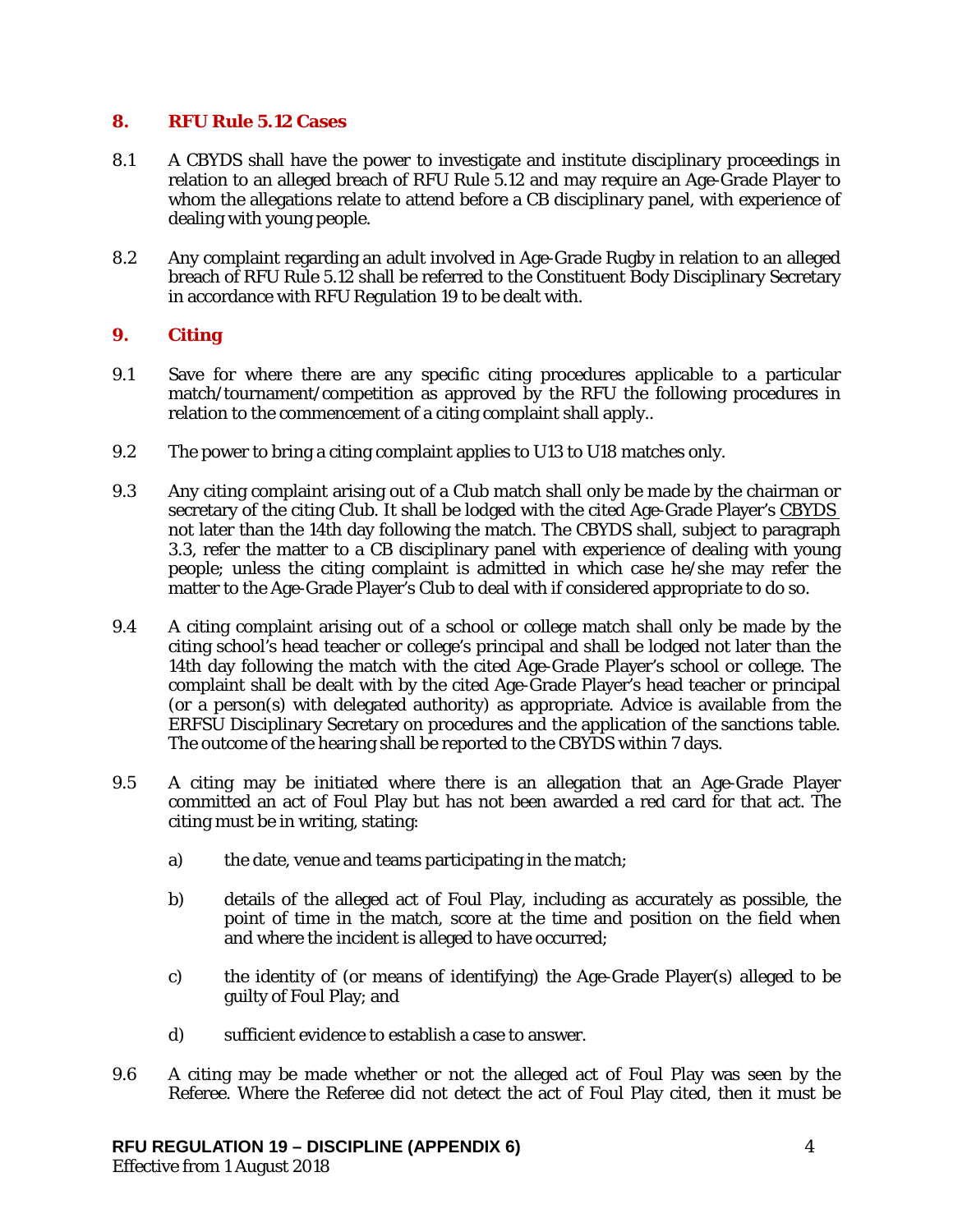proved by the citing party that had the Referee seen the act, a red card would have been awarded. However, where a Referee, having detected the alleged act, decided that it was either not Foul Play, or that it was, but he/she took action other than sending off, the citing party must prove on the balance of probabilities that the Referee was wrong in not sending the Age-Grade Player off.

9.7 The RFU Head of Discipline has the power to take over any citing complaint where he/she believes that it is necessary in the interests of the Game and/or the Union to do so.

## **10. Provisional Suspension**

- 10.1 An Age-Grade Player ordered-off the field of play shall not take part or be selected for any further match until his/her disciplinary case has been dealt with in accordance with these procedures.
- 10.2 A suspended Age-Grade Player who elects to appeal a finding and/or sanction that has been imposed shall not take part or be selected for any further match until his/her appeal has been dealt with and it has been directed that he/she may play again, unless his/her suspension has already expired.

# **11. Sanctions**

11.1 Playing suspensions imposed on an Age-Grade Player are to be in accordance with the framework set out in RFU Regulation 19 and the Age-Grade Rugby sanctions table and shall apply to all of the Age-Grade Player's forthcoming matches, irrespective of whether they are scheduled to play for their school, college, Club or any other team.

# **12. Appeals**

- 12.1 Appeals in a school or college setting in relation to a rugby disciplinary incident shall be in accordance with the school's or college's internal disciplinary procedures. There is no right of appeal from a decision of the school or college to a CB or the RFU.
- 12.2 Appeals from a decision of a Club disciplinary officer or panel shall be dealt with by the CB disciplinary panel. Any appeal shall be lodged with the CBYDS by the Age-Grade Player concerned not later than the 14th day following written notification of the decision. The decision of the CB is final and binding and there is no further right of appeal.
- 12.3 Appeals from a first-instance decision of a CB shall be dealt with by the RFU in accordance with RFU Regulation 19. Any appeal shall be lodged by the Age-Grade Player concerned with the RFU Head of Discipline not later than the 14th day following written notification of the decision. The decision of the RFU Judicial Officer or panel is final and binding and there is no further right of appeal.
- 12.4 Appeals from a first-instance decision of the RFU shall be dealt with by an RFU Judicial Officer of Appeal Panel in accordance with RFU Regulation 19. Any appeal shall be lodged by the Age-Grade Player concerned with the RFU Head of Discipline not later than the 14th day following written notification of the decision. The decision of the RFU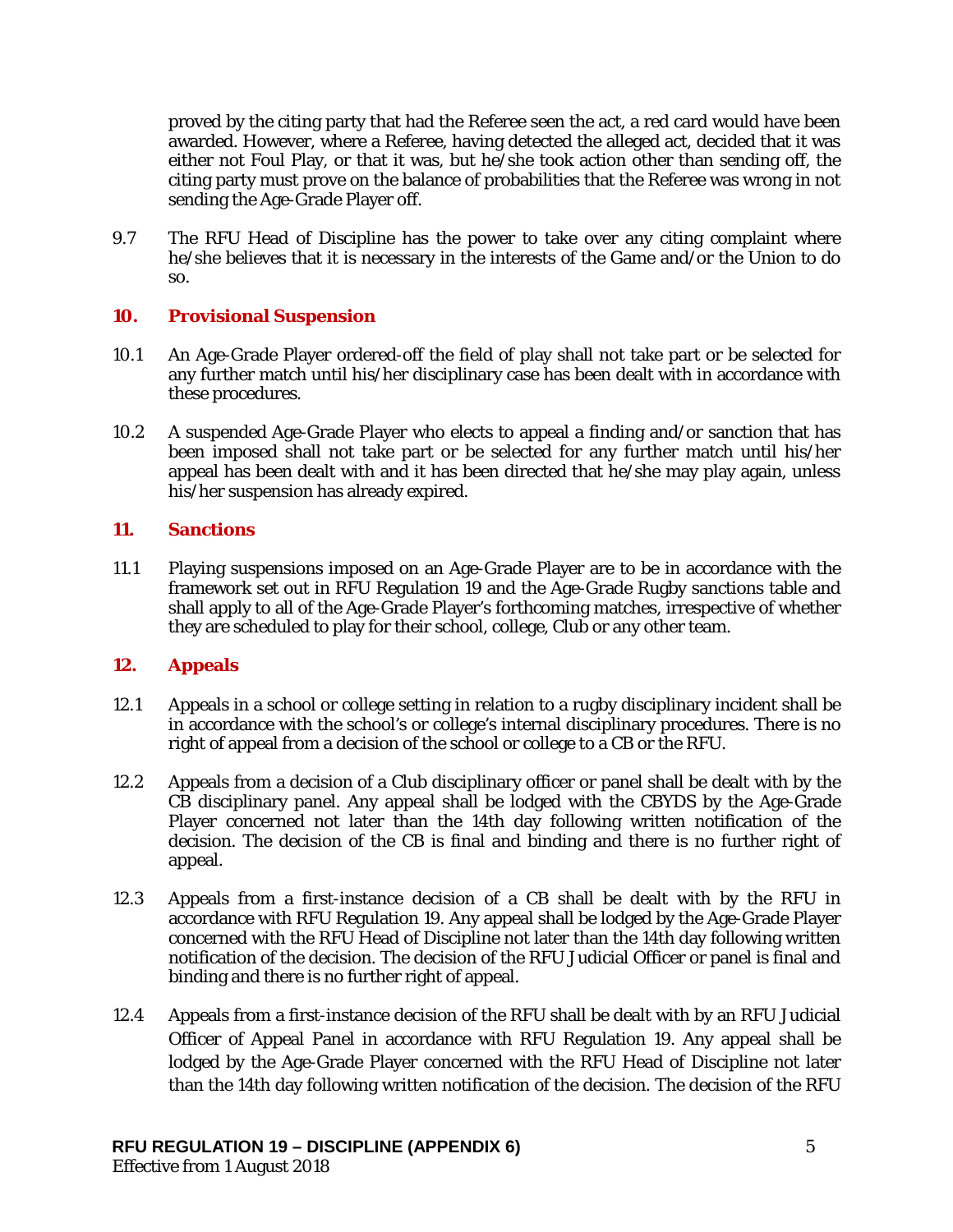Judicial Officer or Appeal Panel is final and binding and there is no further right of appeal.

# **Sanction Entry Points**

# **Note: Any act of foul play which results in contact with the head shall result in at least a mid-range sanction**

|  | 9.11. Players must not do anything that is reckless or dangerous to others. |
|--|-----------------------------------------------------------------------------|
|  |                                                                             |

| Up to U15s<br><b>Sanction</b> | Low-end: 1 match | Mid-range: 2<br>matches | Top-end: $4+$<br>matches |
|-------------------------------|------------------|-------------------------|--------------------------|
| <b>U16 to U18</b>             | Low-end: 2       | Mid-range: 4            | Top-end: $6+$            |
| <b>Sanction</b>               | matches          | matches                 | matches                  |

## **9.12. A player must not physically abuse anyone. Physical abuse includes, but is not limited to:**

|                                                                                        | Up to U15s                    | Low-end:              | Mid-range:              | Top-end:                  |
|----------------------------------------------------------------------------------------|-------------------------------|-----------------------|-------------------------|---------------------------|
| <b>Biting</b>                                                                          | <b>Sanction</b>               | 4 matches             | 8 matches               | $12 + matches$            |
|                                                                                        | <b>U16 to U18</b>             | Low-end:              | Mid-range:              | Top-end:                  |
|                                                                                        | <b>Sanction</b>               | 8 matches             | 10 matches              | 14+ matches               |
| <b>Intentional</b><br><b>Contact with</b><br>Eye(s) <sup>1</sup>                       | Up to U15s<br><b>Sanction</b> | Low-end:<br>4 matches | Mid-range:<br>8 matches | Top-end:<br>$12+$ matches |
|                                                                                        | <b>U16 to U18</b>             | Low-end:              | Mid-range:              | Top-end:                  |
|                                                                                        | <b>Sanction</b>               | 8 matches             | 10 matches              | 14+ matches               |
| <b>Reckless</b><br><b>Contact with</b><br>Eye(s) <sup>3</sup>                          | Up to U15s<br><b>Sanction</b> | Low-end:<br>2 matches | Mid-range:<br>4 matches | Top-end:<br>8+ matches    |
|                                                                                        | <b>U16 to U18</b>             | Low-end:              | Mid-range:              | Top-end:                  |
|                                                                                        | <b>Sanction</b>               | 4 matches             | 6 matches               | $12+$ matches             |
| <b>Contact with Eye</b>                                                                | Up to U15s                    | Low-end:              | Mid-range:              | Top-end:                  |
| Area <sup>4</sup>                                                                      | <b>Sanction</b>               | 2 matches             | 4 matches               | $6+$ matches              |
|                                                                                        | <b>U16 to U18</b>             | Low-end:              | Mid-range:              | Top-end:                  |
|                                                                                        | <b>Sanction</b>               | 4 matches             | 6 matches               | $10+$ matches             |
| <b>Punching or</b><br>striking with<br>hand or arm<br>(including stiff-<br>arm tackle) | Up to U15s<br><b>Sanction</b> | Low-end:<br>1 match   | Mid-range:<br>2 matches | Top-end:<br>$4+$ matches  |
|                                                                                        | <b>U16 to U18</b>             | Low-end:              | Mid-range:              | Top-end:                  |
|                                                                                        | <b>Sanction</b>               | 2 matches             | 4 matches               | $6+$ matches              |

<span id="page-5-0"></span> $\overline{a}$ 1, 3 & 4 *The "eye" involves all tissues including the eye lids within and covering the orbital cavity and the "eye area" is anywhere in close proximity to the eye.*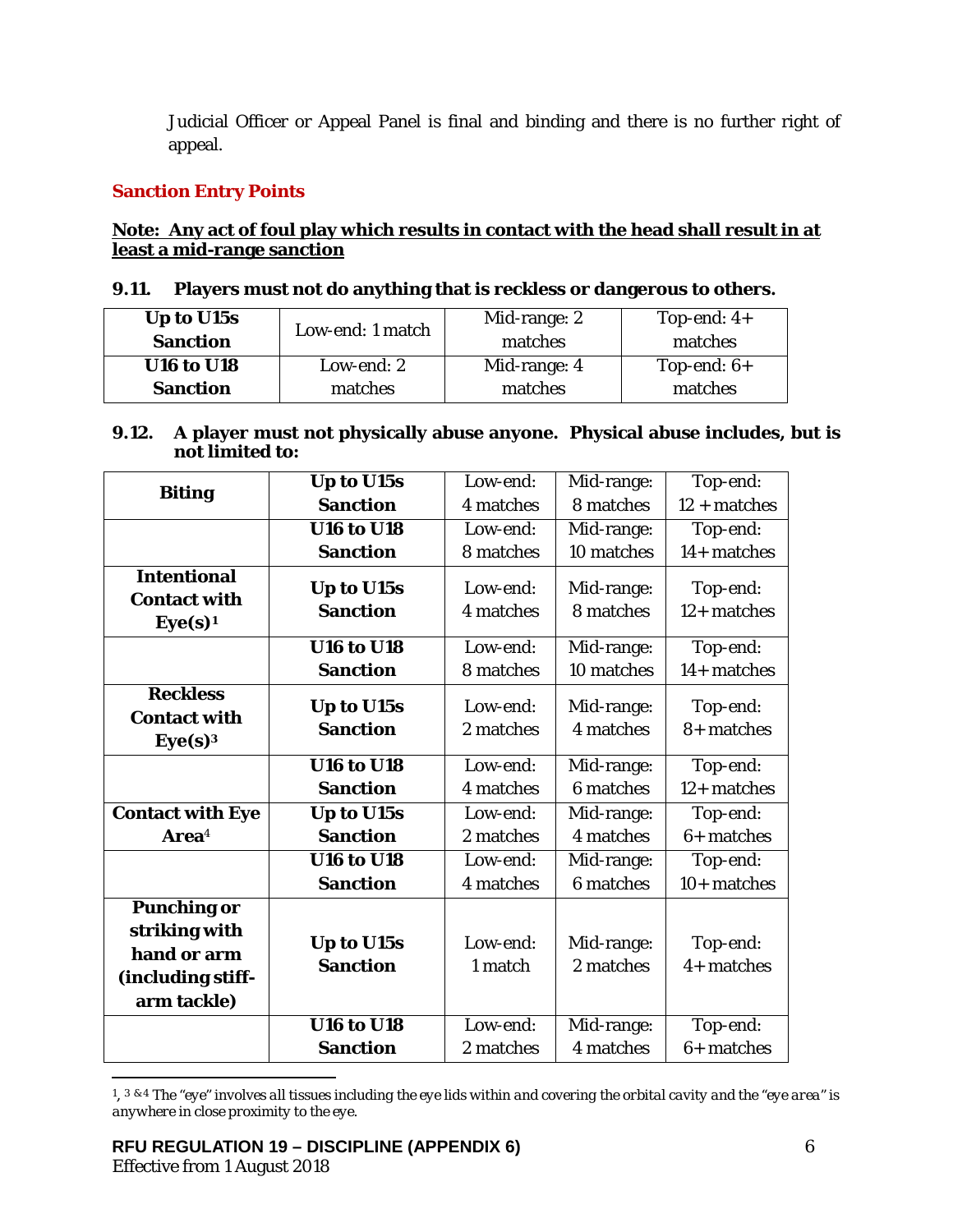| <b>Striking with the</b> | Up to U15s                           | Low-end:  | Mid-range: | Top-end:      |
|--------------------------|--------------------------------------|-----------|------------|---------------|
| elbow                    | <b>Sanction</b>                      | 1 match   | 2 matches  | $4+$ matches  |
|                          | $\overline{U16}$ to $\overline{U18}$ | Low-end:  | Mid-range: | Top-end:      |
|                          | <b>Sanction</b>                      | 2 matches | 6 matches  | 8+ matches    |
| <b>Striking with</b>     | Up to U15s                           | Low-end:  | Mid-range: | Top-end:      |
| shoulder                 | <b>Sanction</b>                      | 1 match   | 2 matches  | $4+$ matches  |
|                          | <b>U16 to U18</b>                    | Low-end:  | Mid-range: | Top-end:      |
|                          | <b>Sanction</b>                      | 2 matches | 6 matches  | 8+ matches    |
| <b>Striking with</b>     | Up to U15s                           | Low-end:  | Mid-range  | Top-end:      |
| head                     | <b>Sanction</b>                      | 2 matches | 4 matches: | $6+$ matches  |
|                          | <b>U16 to U18</b>                    | Low-end:  | Mid-range: | Top-end:      |
|                          | <b>Sanction</b>                      | 4 matches | 6 matches  | $10+$ matches |
| <b>Striking with</b>     | Up to U15s                           | Low-end:  | Mid-range: | Top-end:      |
| knee                     | <b>Sanction</b>                      | 2 matches | 4 matches  | $6+$ matches  |
|                          | <b>U16 to U18</b>                    | Low-end:  | Mid-range: | Top-end:      |
|                          | <b>Sanction</b>                      | 4 matches | 6 matches  | 8+ matches    |
| <b>Stamping or</b>       | Up to U15s                           | Low-end:  | Mid-range: | Top-end:      |
| <b>Trampling</b>         | <b>Sanction</b>                      | 1 match   | 2 matches  | $4+$ matches  |
|                          | <b>U16 to U18</b>                    | Low-end:  | Mid-range: | Top-end:      |
|                          | <b>Sanction</b>                      | 2 matches | 4 matches  | $10+$ matches |
| <b>Tripping</b>          | Up to U15s                           | Low-end:  | Mid-range: | Top-end:      |
|                          | <b>Sanction</b>                      | 1 match   | 2 matches  | $4+$ matches  |
|                          | <b>U16 to U18</b>                    | Low-end:  | Mid-range: | Top-end:      |
|                          | <b>Sanction</b>                      | 2 matches | 4 matches  | $6+$ matches  |
| <b>Kicking</b>           | Up to U15s                           | Low-end:  | Mid-range: | Top-end:      |
|                          | <b>Sanction</b>                      | 2 matches | 4 matches  | $6+$ matches  |
|                          | <b>U16 to U18</b>                    | Low-end:  | Mid-range: | Top-end:      |
|                          | <b>Sanction</b>                      | 4 matches | 6 matches  | $10+$ matches |

**9.12. A player must not verbally abuse anyone. Verbal abuse includes, but is not limited to, abuse based on: religion, colour, national or ethnic origin, sexual orientation.**

| Up to U15s        | Low-end: 2 | Mid-range: 4 | Top-end: $6+$  |
|-------------------|------------|--------------|----------------|
| <b>Sanction</b>   | matches    | matches      | matches        |
| <b>U16 to U18</b> | Low-end: 4 | Mid-range: 8 | Top-end: $12+$ |
| <b>Sanction</b>   | matches    | matches      | matches        |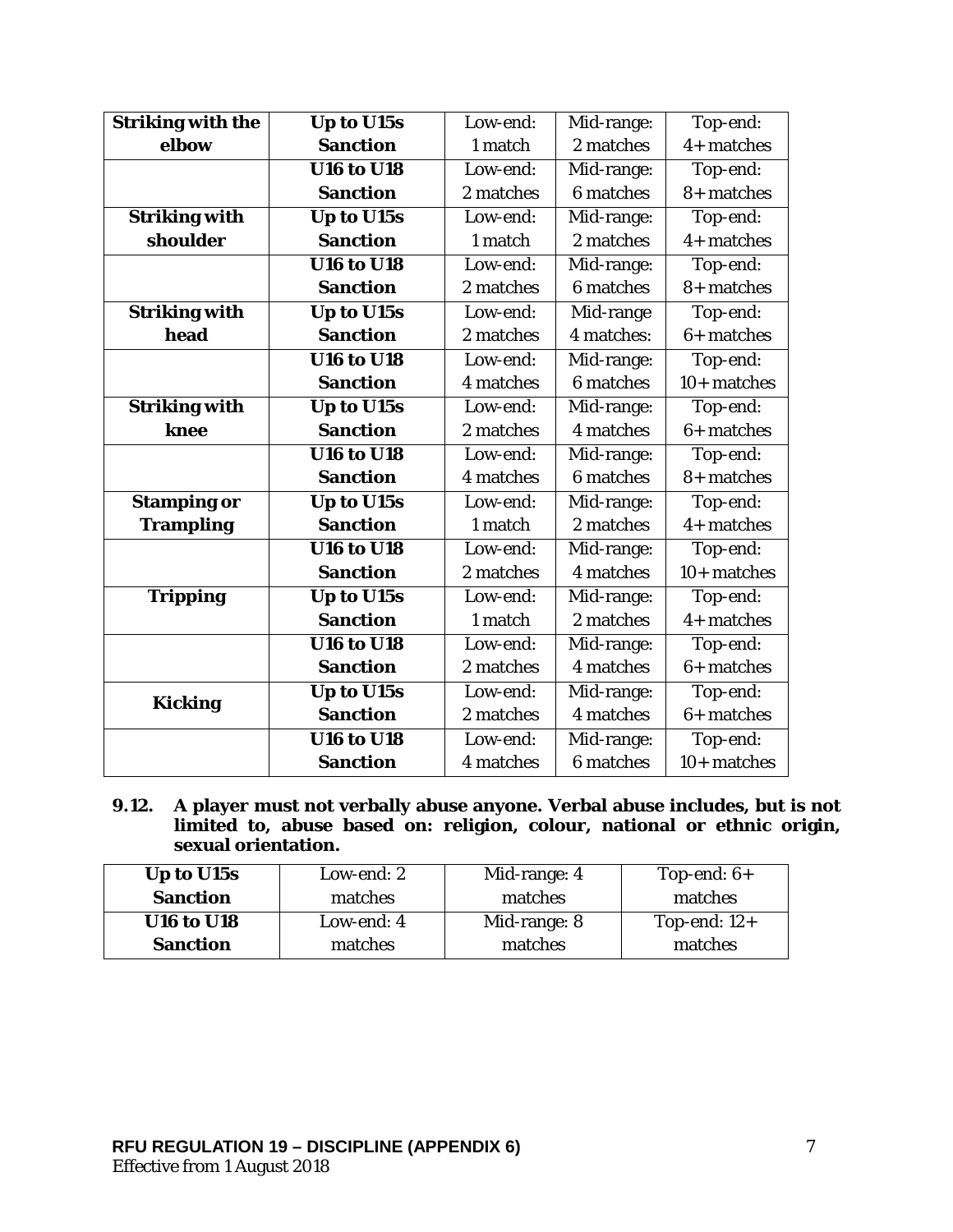**9.13. A player must not tackle an opponent early, late or dangerously. Dangerous tackling includes, but is not limited to, tackling or attempting to tackle an opponent above the line of the shoulders even if the tackle starts below the line of the shoulders.**

| Up to U15s<br><b>Sanction</b> | Low-end: 1 match | Mid-range: 2<br>matches | Top-end: $4+$<br>matches |
|-------------------------------|------------------|-------------------------|--------------------------|
| <b>U16 to U18</b>             | Low-end: 2       | Mid-range: 6            | Top-end: $8+$            |
| <b>Sanction</b>               | matches          | matches                 | matches                  |

|  |  |  |  | 9.14. A player must not tackle an opponent who is not in possession of the ball. |
|--|--|--|--|----------------------------------------------------------------------------------|
|--|--|--|--|----------------------------------------------------------------------------------|

| Up to U15s        | Low-end: 1 match | Mid-range: 2 | Top-end: $4+$ |
|-------------------|------------------|--------------|---------------|
| <b>Sanction</b>   |                  | matches      | matches       |
| <b>U16 to U18</b> | Low-end: 2       | Mid-range: 6 | Top-end: $8+$ |
| <b>Sanction</b>   | matches          | matches      | matches       |
|                   |                  |              |               |

**9.15. Except in a scrum, ruck or maul, a player who is not in possession of the ball must not hold, push, charge or obstruct an opponent not in possession of the ball.** 

| Up to U15s<br><b>Sanction</b> | Low-end: 1 match | Mid-range: 2<br>matches | Top-end: $4+$<br>matches |
|-------------------------------|------------------|-------------------------|--------------------------|
| <b>U16 to U18</b>             | Low-end: 2       | Mid-range: 4            | Top-end: $6+$            |
| <b>Sanction</b>               | matches          | matches                 | matches                  |

## **9.16. A player must not charge or knock down an opponent carrying the ball without attempting to grasp that player.**

| Up to U15s        | Low-end: 1 match | Mid-range: 2 | Top-end: $4+$ |
|-------------------|------------------|--------------|---------------|
| <b>Sanction</b>   |                  | matches      | matches       |
| <b>U16 to U18</b> | Low-end: 2       | Mid-range: 6 | Top-end: $8+$ |
| <b>Sanction</b>   | matches          | matches      | matches       |

**9.17. A player must not tackle, charge, pull, push or grasp an opponent whose feet are off the ground.** 

| Up to U15s        | Low-end: 2 | Mid-range: 4 | Top-end: $6+$  |
|-------------------|------------|--------------|----------------|
| <b>Sanction</b>   | matches    | matches      | matches        |
| <b>U16 to U18</b> | Low-end: 4 | Mid-range: 6 | Top-end: $10+$ |
| <b>Sanction</b>   | matches    | matches      | matches        |

#### **9.18. A player must not lift an opponent off the ground and drop or drive that player so that their head and/or upper body make contact with the ground.**

| Up to U15s        | Low-end: 2 | Mid-range: 4 |                       |  |
|-------------------|------------|--------------|-----------------------|--|
| <b>Sanction</b>   | matches    | matches      | Top-end: $6+$ matches |  |
| <b>U16 to U18</b> | Low-end: 4 | Mid-range: 6 | Top-end: $10+$        |  |
| <b>Sanction</b>   | matches    | matches      | matches               |  |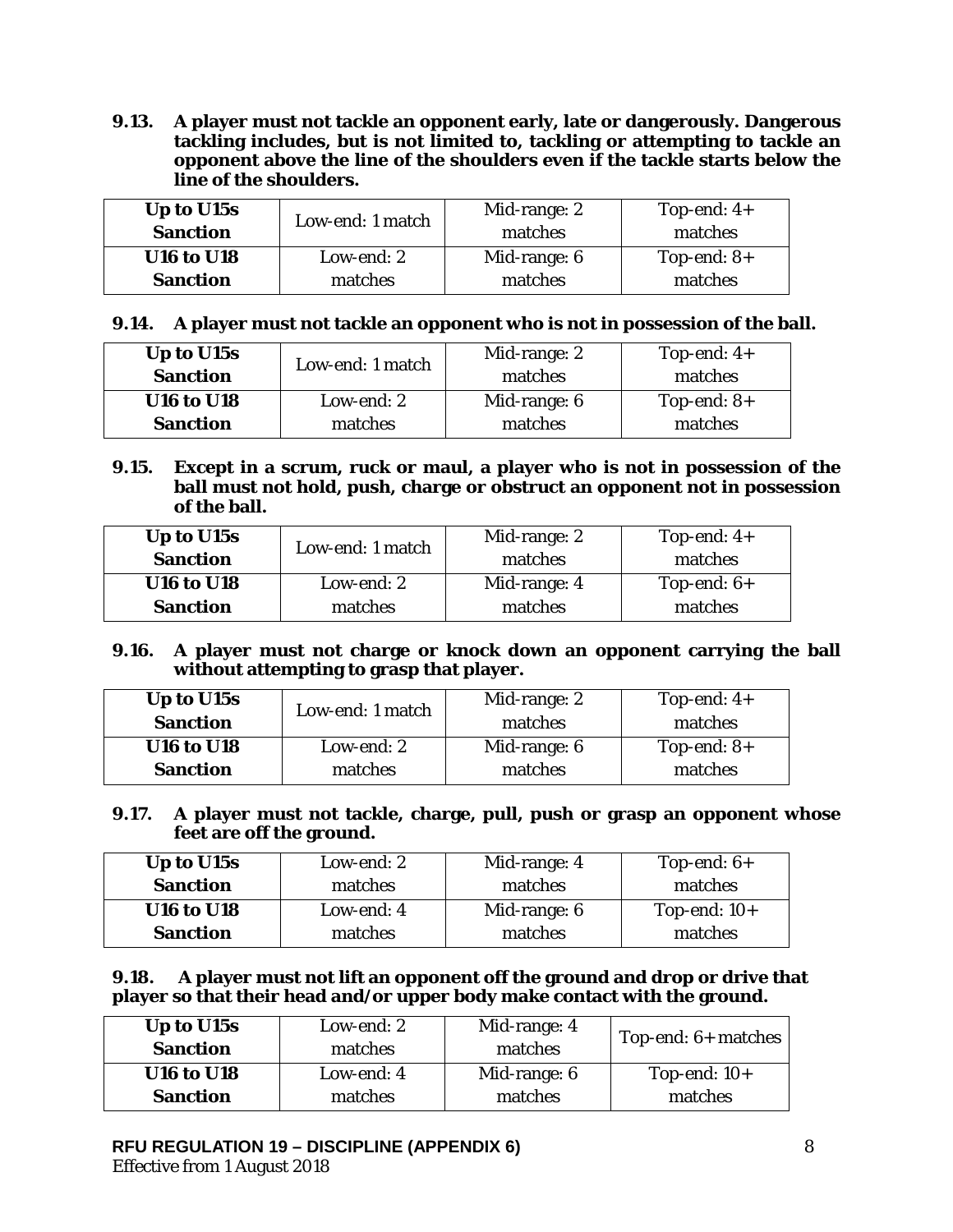- **9.19. Dangerous play in a scrum.** 
	- **a. The front row of a scrum must not form at a distance from its opponents and rush against them.**
	- **b. A front-row player must not pull an opponent.**
	- **c. A front-row player must not intentionally lift an opponent off their feet or force the opponent upwards out of the scrum.**
	- **d. A front-row player must not intentionally collapse a scrum.**

| Up to U15s        |                  | Low-end: warning <sup>2</sup>   Mid-range: 1 match | Top-end: $2+$ |
|-------------------|------------------|----------------------------------------------------|---------------|
| <b>Sanction</b>   |                  |                                                    | matches       |
| <b>U16 to U18</b> | Low-end: 1 match | Mid-range: 2                                       | Top-end: $4+$ |
| <b>Sanction</b>   |                  | matches                                            | matches       |

- **9.20. Dangerous play in a ruck or maul.** 
	- **a. A player must not charge into a ruck or maul. Charging includes any contact made without binding onto another player in the ruck or maul.**
	- **b. A player must not make contact with an opponent above the line of the shoulders.**
	- **c. A player must not intentionally collapse a ruck or a maul**

| Up to U15s<br><b>Sanction</b> | Low-end: 1 match | Mid-range: 2<br>matches | Top-end: $4+$ matches |
|-------------------------------|------------------|-------------------------|-----------------------|
| <b>U16 to U18</b>             | Low-end: 2       | Mid-range: 4            | Top-end: $6+$ matches |
| <b>Sanction</b>               | matches          | matches                 |                       |

**9.25. A player must not intentionally charge or obstruct an opponent who has just kicked the ball.**

| Up to U15s<br><b>Sanction</b> | Low-end: 1 match | Mid-range: 2<br>matches | Top-end: $4+$ matches |
|-------------------------------|------------------|-------------------------|-----------------------|
| <b>U16 to U18</b>             | Low-end: 2       | Mid-range: 6            | Top-end: $8+$ matches |
| <b>Sanction</b>               | matches          | matches                 |                       |

#### **9.27. A player must not do anything that is against the spirit of good sportsmanship including but not limited to:**

| Hair pulling or    | Up to U15s        | Low-end:  | Mid-range: | Top-end:     |
|--------------------|-------------------|-----------|------------|--------------|
| grabbing           | <b>Sanction</b>   | 1 match   | 2 matches  | 4+ matches   |
|                    | <b>U16 to U18</b> | Low-end:  | Mid-range: | Top-end:     |
|                    | <b>Sanction</b>   | 2 matches | 4 matches  | $6+$ matches |
| <b>Spitting at</b> | Up to U15s        | Low-end:  | Mid-range: | Top-end:     |
| anyone             | <b>Sanction</b>   | 2 matches | 4 matches  | $6+$ matches |

<span id="page-8-0"></span><sup>2</sup> *A Warning shall form part of the Players disciplinary record while at Underage level but not extend into their senior disciplinary record.*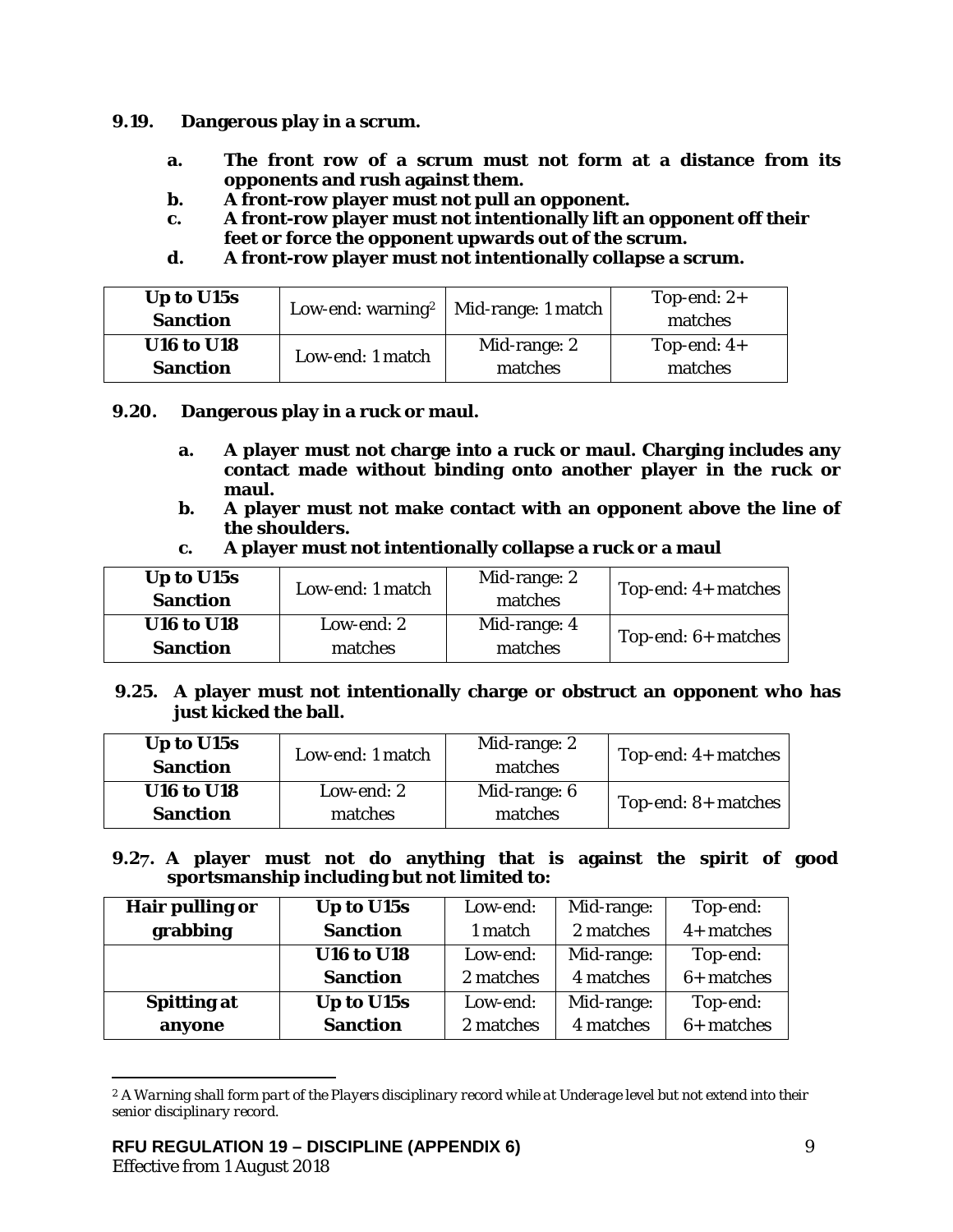|                                                                                                                      | <b>U16 to U18</b>             | Low-end:              | Mid-range:              | Top-end:                  |
|----------------------------------------------------------------------------------------------------------------------|-------------------------------|-----------------------|-------------------------|---------------------------|
|                                                                                                                      | <b>Sanction</b>               | 4 matches             | 6 matches               | $10+$ matches             |
| Grabbing,<br>twisting or<br>squeezing the<br>genitals (and/or<br><b>breasts in the</b><br>case of female<br>players) | Up to U15s<br><b>Sanction</b> | Low-end:<br>4 matches | Mid-range:<br>6 matches | Top-end:<br>$12+$ matches |
|                                                                                                                      | <b>U16 to U18</b>             | Low-end:              | Mid-range:              | Top-end:                  |
|                                                                                                                      | <b>Sanction</b>               | 6 matches             | 12 matches              | $18+$ matches             |
| <b>Other</b>                                                                                                         | Up to U15s                    | Low-end:              | Mid-range:              | Top-end:                  |
|                                                                                                                      | <b>Sanction</b>               | 2 matches             | 4 matches               | $6+$ matches              |
|                                                                                                                      | <b>U16 to U18</b>             | Low-end:              | Mid-range:              | Top-end:                  |
|                                                                                                                      | <b>Sanction</b>               | 4 matches             | 6 matches               | $10+$ matches             |

# **9.28 A player must not disrespect the authority of a Match Official**

| Up to U15s        | Low-end: 1 match | Mid-range: 2 | Top-end: $4+$ |
|-------------------|------------------|--------------|---------------|
| <b>Sanction</b>   |                  | matches      | matches       |
| <b>U16 to U18</b> | Low-end: 1 match | Mid-range: 2 | Top-end: $4+$ |
| <b>Sanction</b>   |                  | matches      | matches       |

### **9.28 A player must not verbally abuse a Match Official. Verbal abuse includes, but is not limited to, abuse based on: religion, colour, national or ethnic origin, sexual orientation**

| Up to U15s        | Low-end: 2 | Mid-range: 4 | Top-end: $6+$  |
|-------------------|------------|--------------|----------------|
| <b>Sanction</b>   | matches    | matches      | matches        |
| <b>U16 to U18</b> | Low-end: 4 | Mid-range: 6 | Top-end: $10+$ |
| <b>Sanction</b>   | matches    | matches      | matches        |

### **9.28. A player must not make physical contact with Match Officials**

| Up to U15s        | Low-end: 2 | Mid-range: 4 | Top-end: $6+$  |
|-------------------|------------|--------------|----------------|
| <b>Sanction</b>   | matches    | matches      | matches        |
| <b>U16 to U18</b> | Low-end: 4 | Mid-range: 6 | Top-end: $10+$ |
| <b>Sanction</b>   | matches    | matches      | matches        |

#### **9.28. A player must not use threatening actions or words towards Match Officials**

| Up to U15s        | Low-end: 4 | Mid-range: 6  | Top-end: $12+$ |
|-------------------|------------|---------------|----------------|
| <b>Sanction</b>   | matches    | matches       | matches        |
| <b>U16 to U18</b> | Low-end: 6 | Mid-range: 12 | Top-end: $24+$ |
| <b>Sanction</b>   | matches    | matches       | matches        |